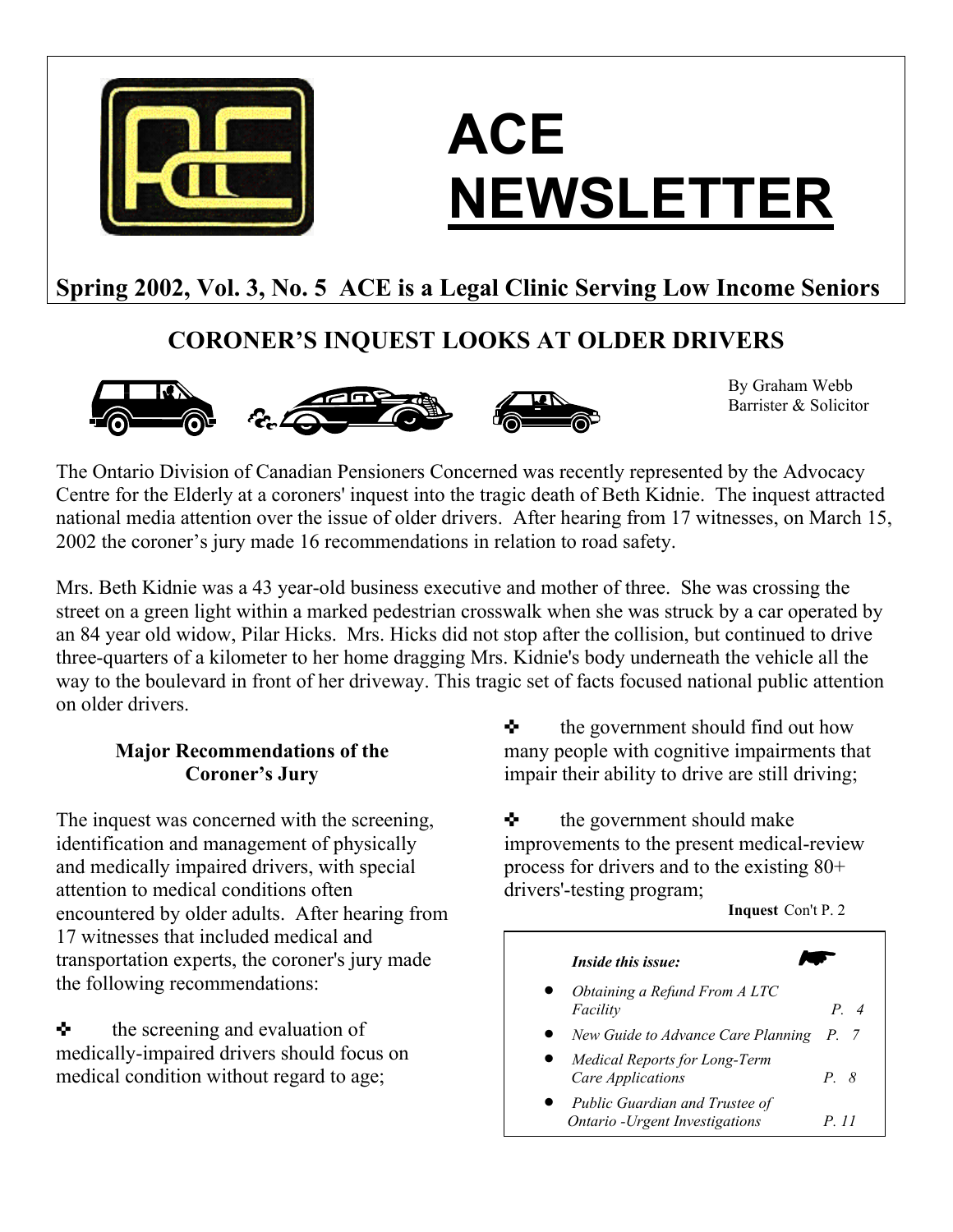$\triangle$  the general public and the medical community should be better educated about driving safety for older adults;

 $\triangle$  the government and the medical community should develop a diagnostic screening tool to identify those drivers who need more testing because of possible cognitive impairments; and

 $\triangle$  the government should explore graduated de-licencing as an alternative to outright licence suspensions.

### **Older Drivers are Safe Drivers**

The overwhelming evidence at the inquest was that, on a per-driver basis, older drivers age 65 and up are safe drivers. Older drivers police and regulate themselves exceptionally well. They drive much less than other drivers, and only under the safest conditions. They often do not drive at night and they drive much less at morning rush-hours. They frequently tend to avoid high-speed expressways. They do not drive in bad weather, or when road conditions make it unsafe to drive. Most importantly, they are usually very experienced drivers who have safe driving habits, and are not risk-takers. All of these factors combine to give older drivers the lowest crash rate per licenced driver of any age group. Insurers know that within any given year, an older driver is much less likely to have a crash than is a similarly-situated younger driver.

However, the whole picture is not entirely rosy for older drivers. People do become more frail as they age, and for that reason older drivers who are in a crash are more likely to have serious injuries or die. Older drivers therefore have a higher mortality rate relative to other factors than do younger drivers. Despite their risk-averse behaviour, older drivers are more likely to commit certain types of driving errors that include improper lane changes, collisions

on turns and on entering and exiting driveways. Most importantly, they also have a high crash rate on a per-kilometer-driven basis that is comparable only to teenaged drivers.

Experts told the inquest that the driving tendencies of older drivers can be explained in part by the aging process and the types of skills that are needed for safe driving. While it is true that reflexes, vision and reaction times do diminish on an individual basis as people age, those changes are unlikely to greatly affect driving ability. Driving skills mainly depend on automatic learned memory responses, such as automatically signaling and checking for traffic before changing lanes, which older, experienced drivers usually continue to do well despite declining physical abilities. The single most important crash-risk factor is not the myriad of physical abilities that go into safe driving, but cognitive impairment.

While many cognitively-impaired drivers may, because of their good driving habits, continue to drive safely, the presence of moderate to severe cognitive impairments can rob drivers of the more complex reasoning abilities and executive "planning" functions that are needed to drive safely. The result is that the presence of a moderate to severe cognitive impairment is reported to increase crash risk by seven times, dwarfing any other risk factor.

Dr. Barry Goldlist, a practicing geriatrician and professor of medicine at the University of Toronto, testified that cognitive impairment is not part and parcel of the aging process. The most comprehensive Canadian studies show that about 30% of adults over age 80 have a moderate to severe cognitive impairment. Dr. Goldlist pointed out that this means that fully 70% of older adults over age 80 have no cognitive impairment that would even marginally affect their driving.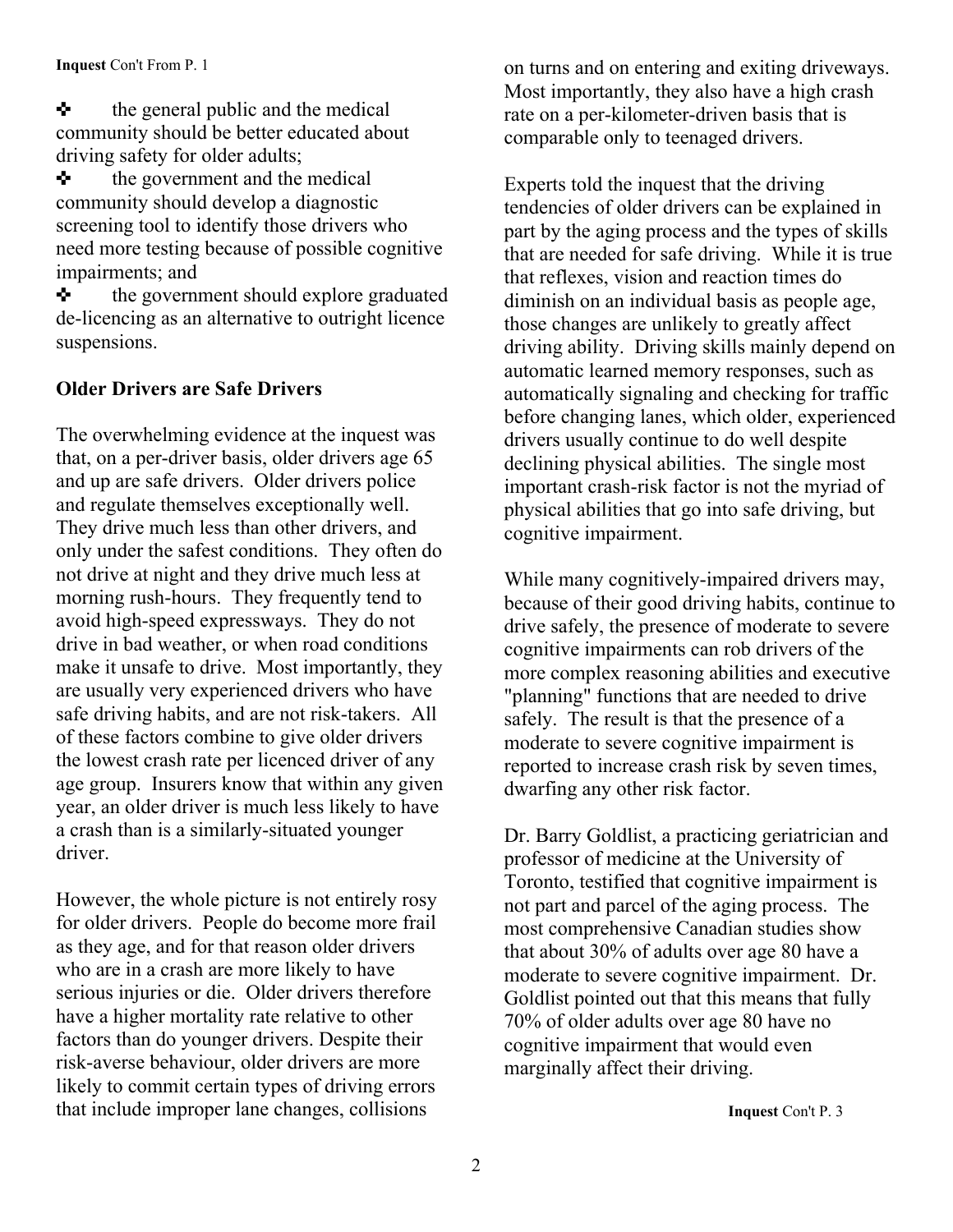Dr. Alan Dobbs is a professor emeritu*s* of psychology at the University of Alberta and the founder and stakeholder in a private for-profit company that develops and sells driving evaluations. Dr. Dobbs testified that the high per-kilometer-driven crash rate for older adults is likely caused by a small minority of cognitively-impaired drivers that are very highly unsafe, even while the majority of older adults continue to be safe drivers in every way. The central issue then is to develop methods of screening and identifying those cognitivelyimpaired drivers who are not safe to drive, without needless harm to the rest of the older driving population.

### **Most Cognitively-Impaired Adults Stop Driving**

There is a difference of opinion on whether the number of cognitively-impaired drivers who continue to drive poses a serious public-safety risk. Dr. Dobbs told the inquest that in the future older drivers can be expected to drive more kilometers per driver, and longer into old age than in the past. Given current demographic trends of a burgeoning older population, Dr. Dobbs felt that if pro-active steps were not taken, crash-risk due to cognitively-impaired older adults would soon dwarf the crash-risk attributed to impaired drivers.

**ACE Chairperson:** Keith Lee-Whiting **ACE Chairperson:** Keith Lee-Whiting **CE** Chairperson: Keith Lee-Whiting **CE** Chairperson: Judith A. Wahl certain of that result. Dr. Goldlist said that "once you start putting a lot of time and effort to developing tools and screening tests, you want to make sure that you're dealing with an important public health problem." While he suspected that the problem might be significant, he said that "we know that the majority of people who have significant cognitive impairment are not driving . . . and the 70% who don't have cognitive impairment are just like any other age group. They have the same

kind of judgment and insight to determine whether they should drive or not . . . whether you're 82 or 42."

Canadian Pensioners Concerned was the only party that asked the jury to follow Dr. Goldlist's suggestion that a study be carried out to determine the number of cognitively-impaired drivers still driving. It is hoped that the results of such a study will be the basis of policies that are not prejudicial to older drivers.

### **Ontario Has Safe Roads**

The inquest heard that Ontario has the safest roads of any Canadian province, and the second-safest of any other North American jurisdiction. Its safe roads could be due to this province's advanced and sophisticated driver safety programs.

 **Inquest** Con't P. 6

### *See ACE News Bulletin*  LEGISLATION INTRODUCES CHANGES TO ADMISSION AND DISCHARGE PROCESS FOR NURSING HOMES AND HOMES FOR THE AGED

The **Advocacy Centre for the Elderly (ACE)** is a legal clinic for low income seniors 60 years of age and over, funded by Legal Aid Ontario. ACE is incorporated as a non-profit corporation under the name "Holly Street Advocacy Centre for the Elderly Inc.".

**Charitable Registation No. 0800649-59** 

**Executive Director:** 

**Newsletter Editor:** George T. Monticone

All submissions to **ACE Newsletter** should be made to: The Editor ACE Newsletter Advocacy Centre for the Elderly 2 Carlton Street, Suite 701 Toronto, Ontario M5B 1J3

Telephone: (416) 598-2656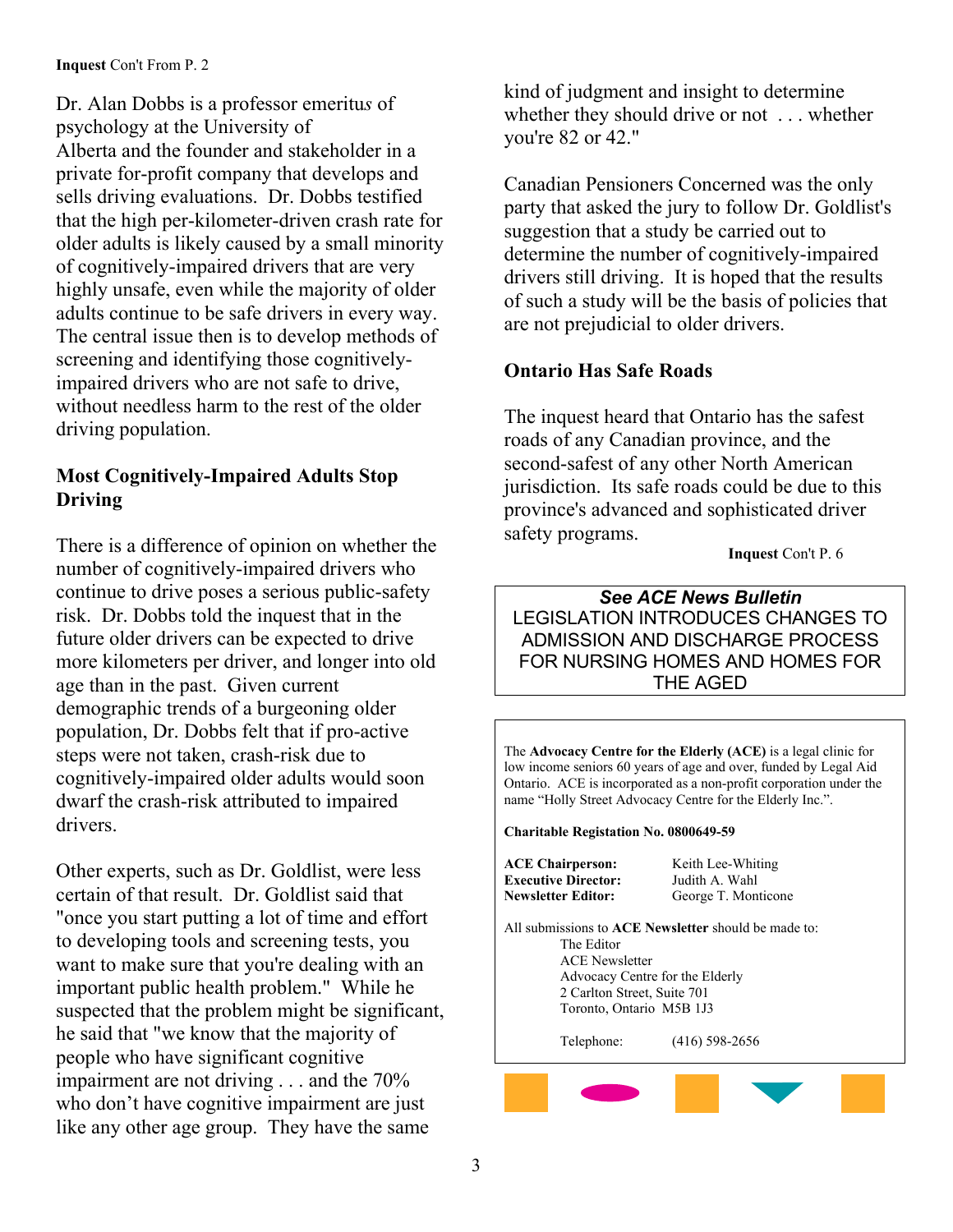### **OBTAINING A REFUND FROM A LONG-TERM CARE FACILITY**



By Amy Shoemaker Institutional Advocate Barrister & Solicitor

Residents of long-term care facilities usually pay accommodation fees in advance at the beginning of each month. There are a number of situations where a resident may leave a facility before the end of the month. ACE has had many inquiries as to whether in these situations, residents are entitled to a refund. In what follows, we will answer this question.

There are three kinds of long-term care facilities: nursing homes, charitable institutions and municipal homes for the aged. It is important for the purposes of this article to distinguish long-term care facilities from retirement homes (care homes). Residents of retirement homes are tenants. There are different notice provisions for retirement homes and tenants are required to pay their rent pursuant to their tenancy agreement and the relevant provisions of the *Tenant Protection Act*. This article does not apply to retirement homes.

### **General Rule Regarding Payment and Refunds**

Legislation governs the maximum accommodation rate that a long-term care facility can charge. It also sets out the circumstances under which an accommodation rate can be charged. If a resident has paid the monthly accommodation fee and is discharged from the facility, the resident is entitled to a refund for the balance of the month following the date of discharge. In other words, a resident only pays for the days that he/she is living at the facility. If a resident leaves in the middle of the month and has paid for the entire month, the

resident is entitled to a refund for the days that the resident was not living at the facility.

### **Leaves of Absence**

This general rule does not apply to situations where residents are on a medical or psychiatric leave of absence. In those cases, the resident will continue to pay the daily rate at the longterm care facility. There are special provisions in the regulations that allow long-term care facilities to charge bed-holding fees when the resident's leave has exceeded the number of days set out in the legislation. A resident on a medical leave of absence will only be discharged if the resident has been out of the long-term care facility for a maximum number of days set out in the regulations.

### **Resident Returning Home**

In the case of long-stay residents who are leaving a long-term care facility to return home, the facility will charge the resident for the period of time that the resident lived at the longterm care facility. For example, Mr. X was admitted to the facility on April 1. He paid for his accommodation for the month of April on April 1. On April 15, Mr. X is discharged from the facility to return home. Mr. X has to pay for April 1 to April 15. He is required to pay for 15 days of accommodation, including the date of discharge.

### **Short-Stay Residents**

In the case of a short-stay resident (residents staying at a long-term care facility for a maximum of 90 days), the regulations do not permit the facility to charge the resident for the date of discharge.

**Refund** Con't P. 5

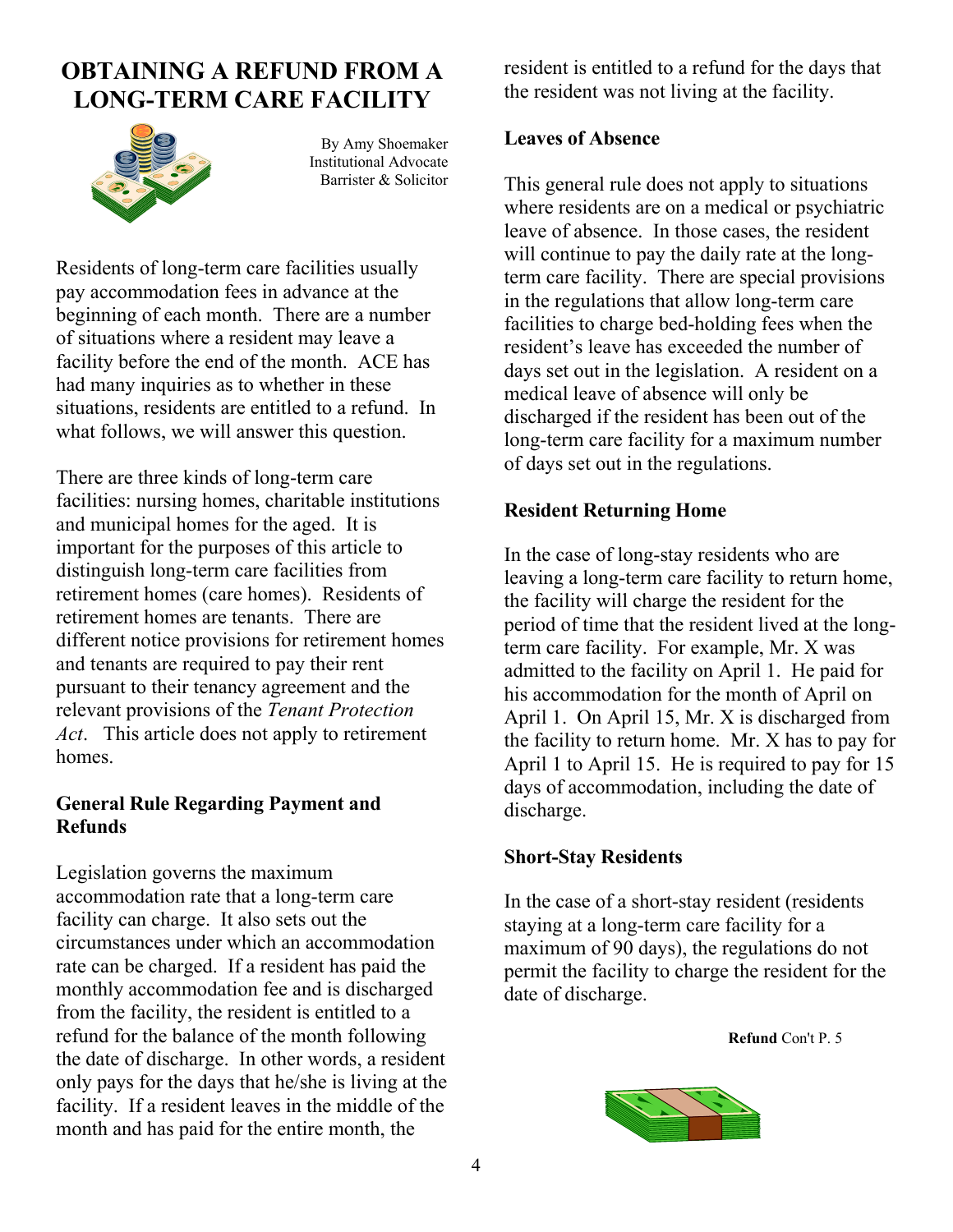# **Payment for Day Following Discharge Residents Transferring to Another Facility**

There is a special provision in the regulations that applies to residents who are transferring from one long-term care facility to another on the same day. In those cases, the resident does not pay the facility that they are leaving for the date of discharge. They pay the facility that they are transferring to for the date of admission. Therefore, the resident does not pay for accommodation in two places on the same day.

This transfer scenario is easily illustrated with an example. Mrs. Z currently lives in facility A. At the beginning of April, she paid her accommodation fees for the month. On April 15, she transferred to facility B. Mrs. Z must pay facility B for her accommodation from April 15 to April 30. Facility A is paid for Mrs. Z's accommodation from April 1 to April 14. But because Mrs. Z transferred to another longterm care facility on April 15, she does not pay facility A for the discharge date. Instead, she pays facility B for her admission date. Therefore, Mrs. Z. is entitled to a refund from facility A for April 15 to April 30.

### **Death of a Resident**

In the case of a resident's death, the facility will discharge the resident when they are aware that the resident has died. This is found in the regulations. Where a resident has been transferred to the hospital and dies there, it is important that the resident's next-of-kin inform the long-term care facility of the resident's death as soon as possible so that the facility has notice to discharge the resident. The resident's estate will be entitled to a refund for the days following discharge in the event that the accommodation fees have been paid for the month. For example, Mr. B has paid for the month of April. On April 15, Mr. B dies. Mr. B's estate is entitled to a refund of his accommodation fees for April 16 to April 30.

In some cases, a resident or a resident's relative may wish to have access to the resident's room on the day after discharge. This situation is most likely to occur when a resident is moving out of the facility and must arrange for belongings to be collected and moved. This also occurs where the resident has died and family members need some time to make arrangements and collect the resident's personal belongings. There is a special provision in the regulations that permits a resident, a resident's family member or a person notified of the resident's discharge to request access to the resident's room on the day following discharge. Where this request is made to the facility, the regulation permits the facility to charge the discharged person for the day following discharge. However, the facility can only charge the accommodation fee for the day following discharge if it is specifically requested by the resident, the resident's family or a person notified of the resident's discharge.

Mr. A has paid his accommodation fees for the month of April. On April 15, Mr. A dies at the facility. This is the date of discharge. Mr. A's son wants to attend at the facility on April 16 to access his father's room and collect his personal belongings. Mr.A's son makes this request to the facility. Pursuant to the regulations, Mr. A will be charged for his stay at the facility from April 1 to April 15 (date of discharge.) Mr. A will also be charged the accommodation fee for April 16 as his son requested access to his room on the day following discharge. Mr. A's estate will be entitled to a refund of the accommodation fees for the period from April 17 to April 30.

**Refund** Con't P. 11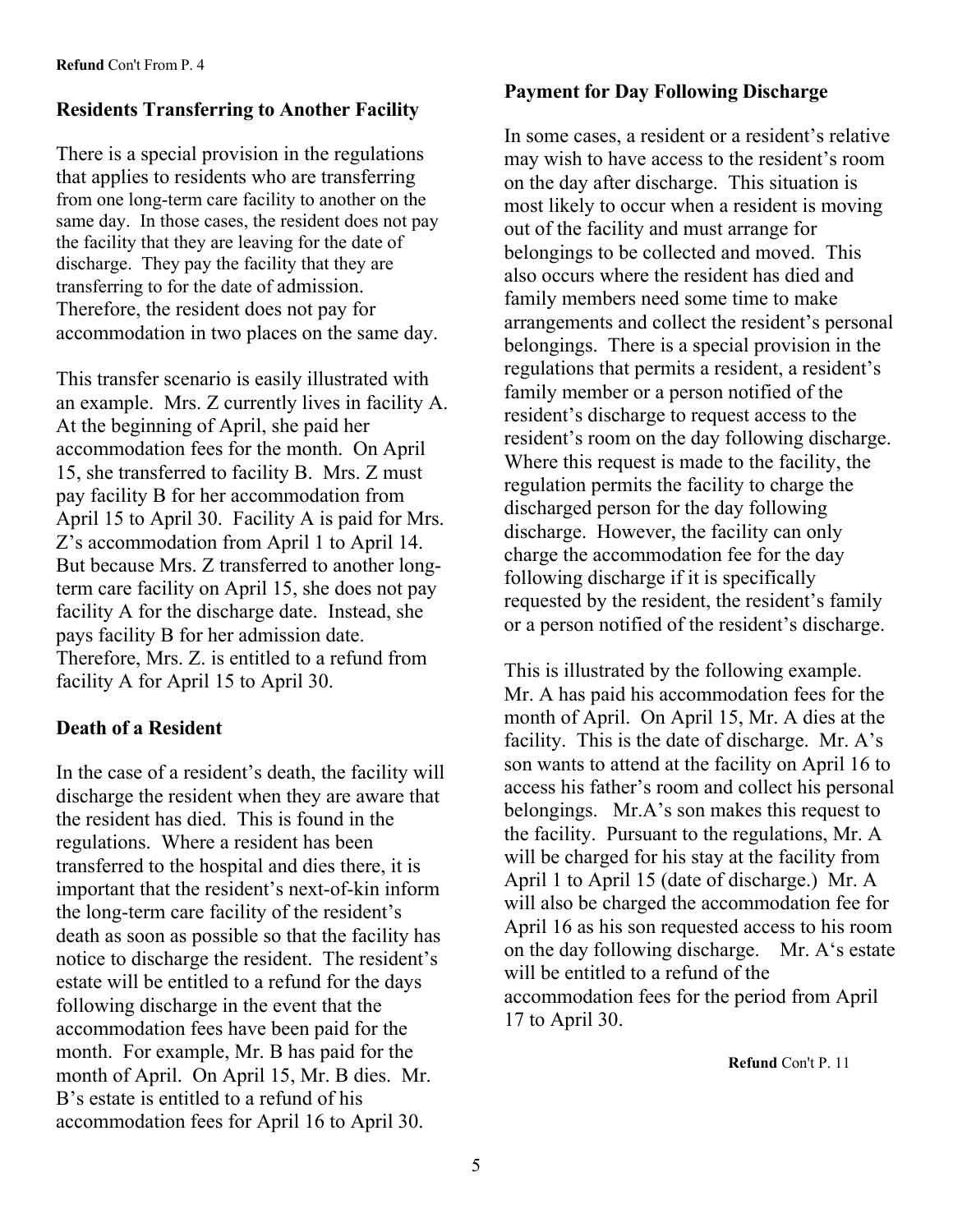### **Inquest** Con't From P. 3

Some Ontario programs are generally designed to disqualify unsafe drivers of all ages, whereas other programs are specifically targeted to older drivers. Drivers over age 70 who are convicted of an offence in an at-fault collision are required to undergo a driving test. Until 1996, all drivers over age 80 were also given annual vision and road tests. However, those tests were felt to be ineffective since the vast majority of drivers passed the tests and the failure rate was extremely small. Since 1996, 80+ drivers instead undergo mandatory vision and written road knowledge tests, and a group drivingsafety discussion conducted by a driving improvement counsellor every second year. The counsellor will review the driving record of each participant before the session and, based on the results of the session, will identify those drivers who must take road tests. Even though fewer drivers are tested under the new program, about the same number are disqualified as had been the case under the previous program.

Further, successful participants receive a beneficial educational component that had not previously been available. The current 80+ program is intended to be more sensitive, less cumbersome and expensive, and more effective than its predecessor.

The existing Ontario medical review program is already intended to disqualify cognitivelyimpaired drivers. Physicians, ophthalmologists and optometrists are required by law to report any person to the Ministry of Transportation who has a medical condition that may impair his or her ability to drive. Also, a police officer who believes a medical condition may have contributed to a crash may make the same report. These reports to the medical review section do not necessarily result in an automatic disqualification. Instead, a medical analyst will review and prioritize the reports and make a decision based on degree of risk. High-risk

drivers will be immediately disqualified. Medium-risk drivers may be asked to provide more detailed medical reports or undergo a driving evaluation before a disqualification decision is made. Low-risk drivers whose condition is controlled will not be disqualified. The medical review section has access to a panel of medical specialists to assist with the complex conditions and the more difficult disqualification decisions. Failure to provide the medical reports or driving evaluation requested within 6 weeks will trigger a licence suspension. A driver who complies with the process but is then disqualified may appeal as of right to a statutory review tribunal.

Ontario's existing road safety programs are complex, sophisticated, and consistent with the most advanced such programs in the world.

### **Alternatives to Licence Suspensions**

The jury recommended that government explore "graduated de-licencing" as a less-restrictive alternative to outright licence suspensions. Dr. Ted Boadway, Executive-Director of the Ontario Medical Association, told the inquest that the similar concept of medically restricted licences will soon be studied by the OMA. Under these programs, drivers may be allowed to drive under certain safe conditions that can reflect the self-regulating behaviour already adopted by many older adults.

### **Older Driver Does Not Equate to Poor Driver**

Age is not a good indicator of driving ability. Older drivers are good drivers. Most older drivers are not cognitively impaired. Despite the horrific events that led to the Kidnie inquest, there is no conclusive evidence that cognitivelyimpaired older drivers form a serious publicsafety risk. Ontario's existing road-safety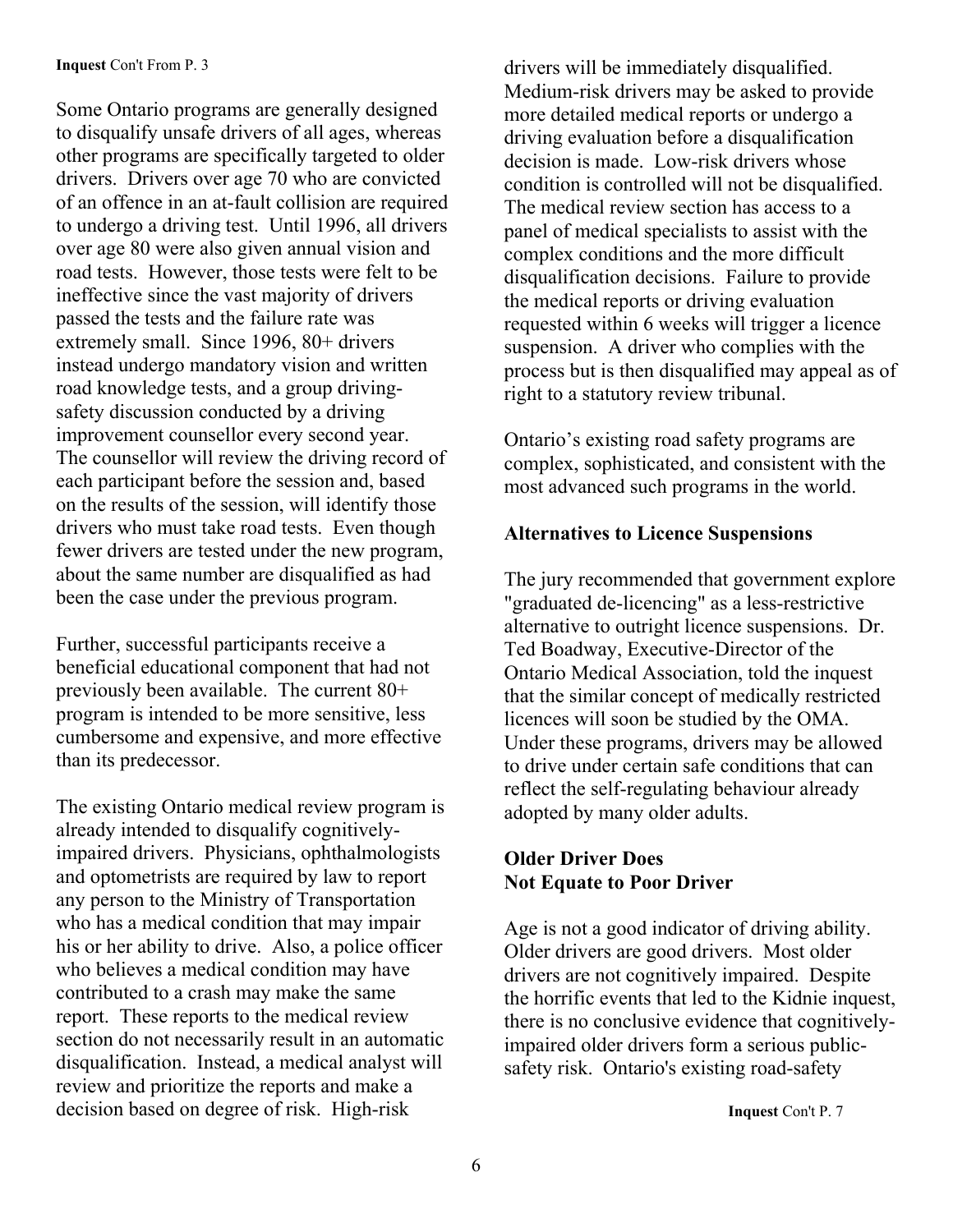

As part of Alzheimer Initiative Number 7, the Ontario Seniors Secretariat of the Ministry of Citizenship, Culture and Recreation has produced a *Guide to Advance Care Planning.*  This 48 page booklet provides information on how to ensure your wishes about health care are honoured in the event that you become mentally incapable. This is called "advance care planning".

The *Guide to Advance Care Planning* explains that you can prepare a Power of Attorney for Personal Care and choose your own health care substitute decision-maker (SDM). You may also express wishes about your future care in that document. The *Guide* also explains how the law includes a list of people who would act as your health care SDM, primarily family members, even if you have not prepared a Power of Attorney for Personal Care.<br> **Inquest Con't From P. 6** 

A key message in the *Guide* is how important it is for you to communicate your wishes about health care to your SDM and other family members. You can do this verbally or in written documents, and you can always change your wishes as long as you are mentally capable of doing so.

The *Guide* contains a wallet card on which you can write the name and contact number of your SDM. You can use the card to indicate your SDM, whether that person is someone you have chosen by completing a Power of Attorney for Personal Care, or is the person highest on the list in the legislation.

The *Guide to Advance Care Planning* is available from your local Alzheimers' Society chapter. It may also be downloaded from the Ontario Government Website either in a PDF version or full-text version by going to [www.gov.on.ca/citizenship/seniors/index.html.](http://www.gov.on.ca/citizenship/seniors/index.html)

The *Guide* is part of an education campaign on this issue that is under the direction of the Alzheimers Society of Ontario. Contact your local Alzheimers Society chapter for information on education sessions in your own area. \*



programs already provide an effective safety net for the driving public. The jury's recommendations justifiably avoid knee-jerk responses to a problem that may or may not be significant. The recommendations do not unfairly target older drivers without promoting safe roads. Canadian Pensioners Concerned should be congratulated for its part in assisting the jury to arrive at these recommendations which will serve to improve future road safety.\*

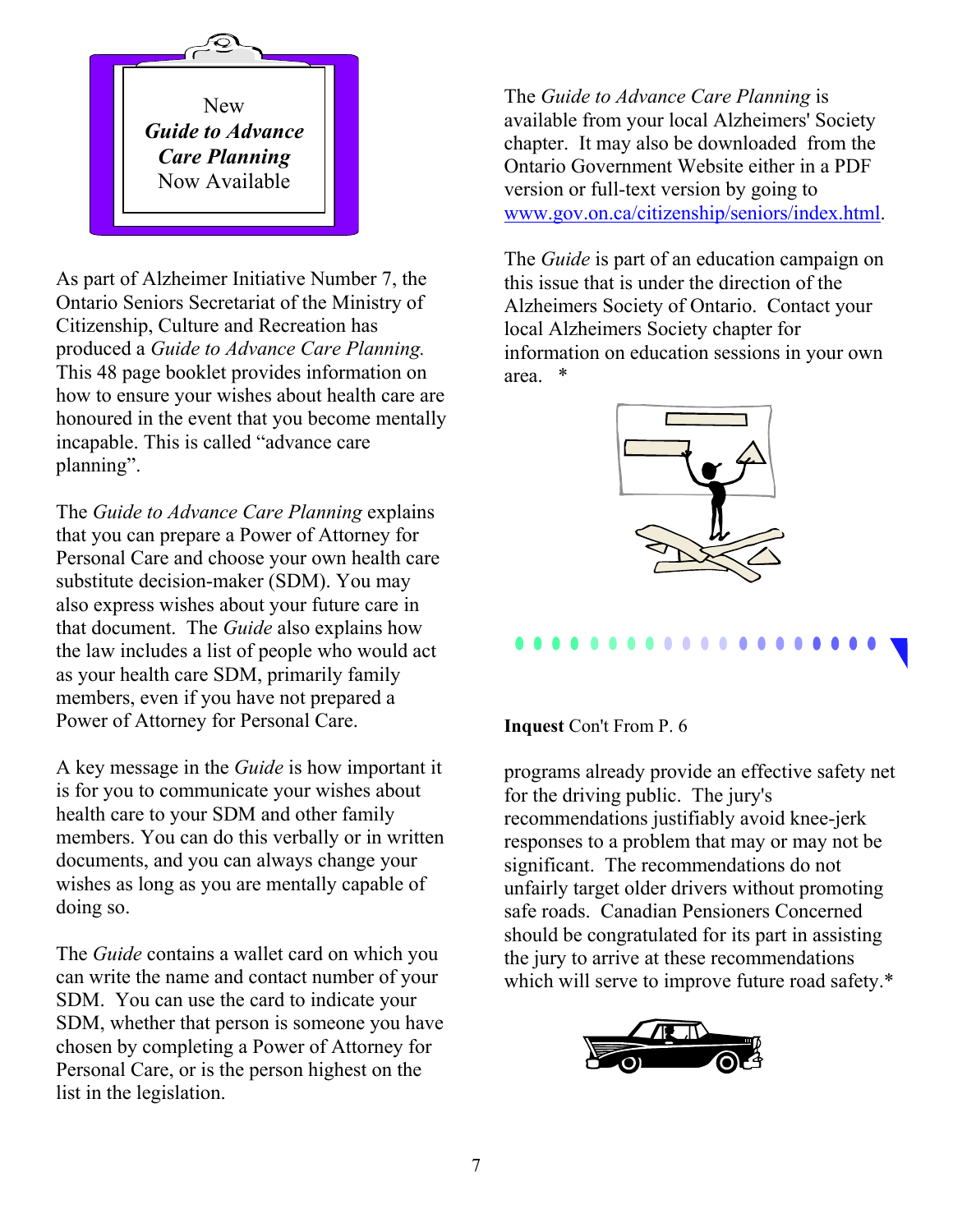### **MEDICAL REPORTS FOR LONG-TERM CARE APPLICATIONS: IS THIS AN INSURED SERVICE UNDER THE HEALTH INSURANCE ACT?**



 By Amy Shoemaker Institutional Advocate Barrister & Solicitor

At ACE, we have received a number of inquiries about whether a physician can charge a patient for preparing the Medical Report required for a long-term care application. The short answer is that a doctor cannot charge a patient for preparing this report. This article provides information about the remedies available to the patient when a doctor attempts to charge or has charged a patient a fee for the preparation of the report required for a longterm care application. Patients may contact the Investigations and Recoveries Clerk at the Provider Services Branch of the Ministry of Health and Long-Term Care (MOHLTC) to make a complaint and apply for a refund for unauthorized charges.

### **The Health Assessment Form (formerly known as the Medical Report)**

When a person makes an application for longterm care, there are several reports that must be filled out by health care practitioners. These forms include the functional assessment, social assessment and the Medical Report. The functional and social assessments describe the functions and abilities of the applicant and the applicant's social history, respectively. A doctor, registered nurse, physiotherapist or social worker can fill out the functional and social assessments.

An application for long-term care must include a medical report. The MOHLTC requires that a **Remedies** Con't P. 9

standardized form be used. Prior to May 1, 2002, the Medical Report had to be filled out by a "legally qualified medical practitioner", meaning a physician. The Medical Report included details of the applicant's diagnosis and date of onset, a brief health history, including drug sensitivities and allergies, details of the applicant's present condition, prognosis, lists of treatments, medications and special needs. However, as of May 1, 2002, amendments to the regulations of the *Nursing Homes Act* came into effect and this has resulted in two key changes regarding the Medical Report. The report has been redrafted and renamed the Health Assessment Form. The new amendments now permit a doctor, registered nurse practitioner or registered nurse to complete the Health Assessment Form. Despite this change, it is likely that in most cases, the applicant's doctor will still fill out this form.

### **The Ontario Health Insurance Plan (OHIP): Insured vs. Uninsured services**

The *Health Insurance Act* and regulations set out the health services that are insured services in Ontario. Physicians bill OHIP for insured services provided to Ontario residents. OHIP publishes a Schedule of Benefits that lists all of the insured services and the amount physicians are permitted to bill for the services. Doctors are not permitted to charge patients privately for insured services (i.e., services covered by OHIP). However, there are a number of uninsured services for which a doctor is entitled to charge the patient directly. These are found in s.24 of Regulation 552 under the *Health Insurance Act*. Examples of uninsured services for which a doctor can charge include reports for a legal proceeding, reports for an absence from work, or for admission to an educational institution.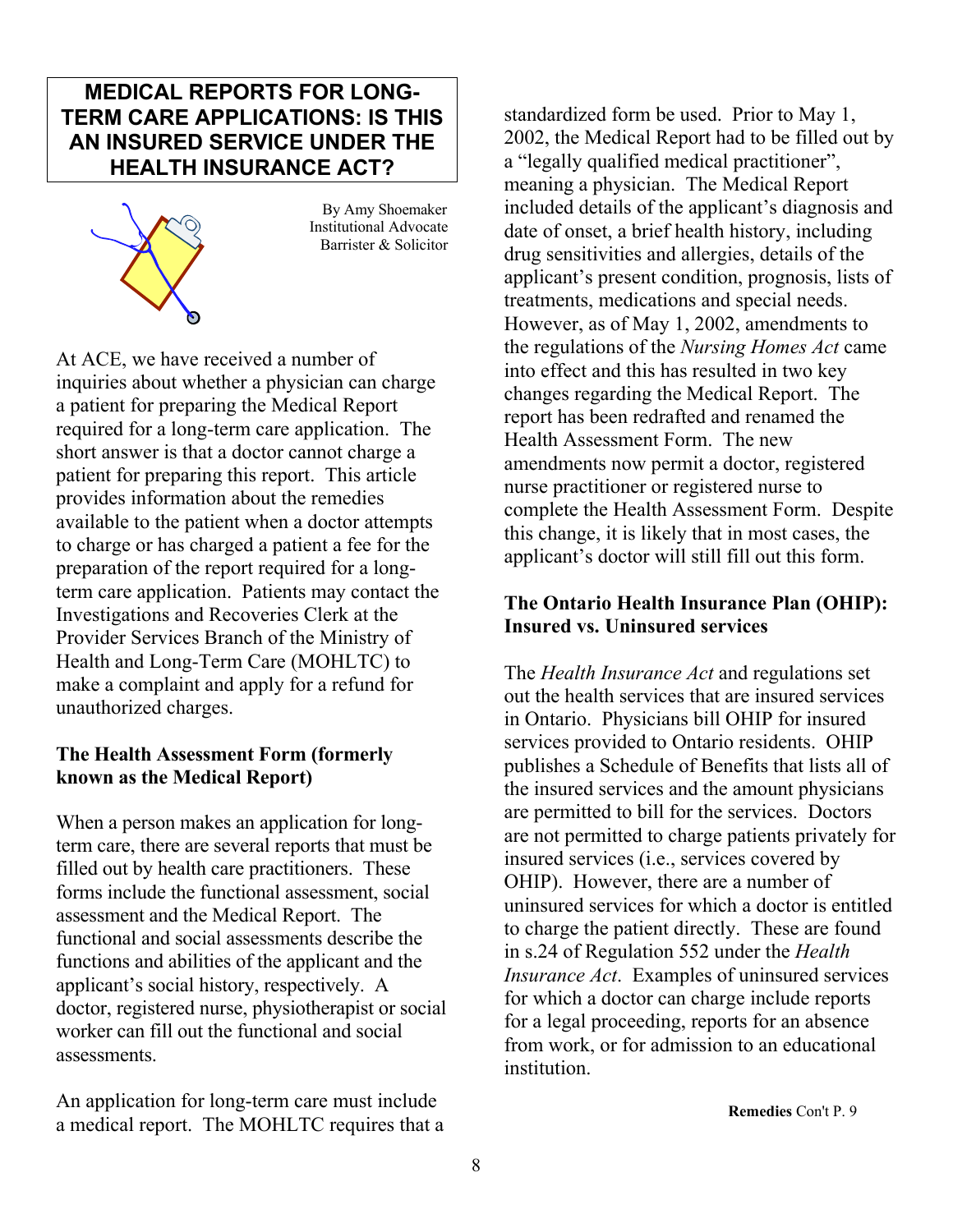### **Can a physician charge a patient for completion of the Medical Report/Health Assessment Form?**

A physician is NOT entitled to charge a patient for filling out a medical report for a long-term care application. Specifically, Regulation 552 of the *Health Insurance Act* states that a physician cannot charge for producing or completing documents or transmitting information required to satisfy a condition of being admitted to, or receiving health services in a hospital or nursing home, home for the aged or charitable institution.

### **What are the remedies?**

Contact the Investigations and Recoveries Clerk, Provider Services Branch at the MOHLTC. The Provider Services Branch is responsible for the development and evaluation of program policy relating to payment of fee for service claims for insured services provided by physicians. There are two different remedies available to patients depending on whether the patient has already paid for the service privately or not.

### **What to do if your physician has requested payment for completion of the Health Assessment Form and you have not yet paid?**

We recommend that patients question their physician regarding the authority to charge for completion of the Health Assessment Form. For clarification, the patient can contact the Investigations and Recoveries Clerk at (613) 548-6537. The Clerk deals with inquiries regarding extra-billing by physicians. Callers will be told that the physician cannot charge for completion of the Health Assessment Form.

### **What to do if you have already paid your physician for completion of the Health Assessment Form? Remedies under the**  *Health Care Accessibility Act*

If a patient has already paid the physician a fee for completing this Form, the *Health Care Accessibility Act* sets out a remedy. The patient can make a formal complaint to the Investigations and Recoveries Clerk at the Provider Services Branch of the MOHLTC. The patient can ask the Clerk to reimburse them for the fee already paid. Where a patient makes a written complaint, and the Minister of Health is satisfied that the patient paid for a service that the physician is not permitted to bill for, the Minister may direct that the patient be reimbursed. In these circumstances, the Minister may seek recovery of the fee from the physician. In addition, the Minister may recover a \$150 administrative fee from the physician.

Where the Ministry is seeking to recover payments made to a physician and the administrative fee, the physician must be notified in writing. Within 15 days of receiving the notice, the physician is entitled to request a review of whether the unauthorized payment was received. This written request must be made to the General Manager who is appointed under the *Health Insurance Act*. The matter will then be referred to the chair of the Health Services Appeal and Review Board. The General Manager, the physician, and the insured person have the right to make written representations to the Board member conducting the review. The presiding Board member shall advise the General Manager in writing as to whether the physician has received an unauthorized payment and the amount of that payment.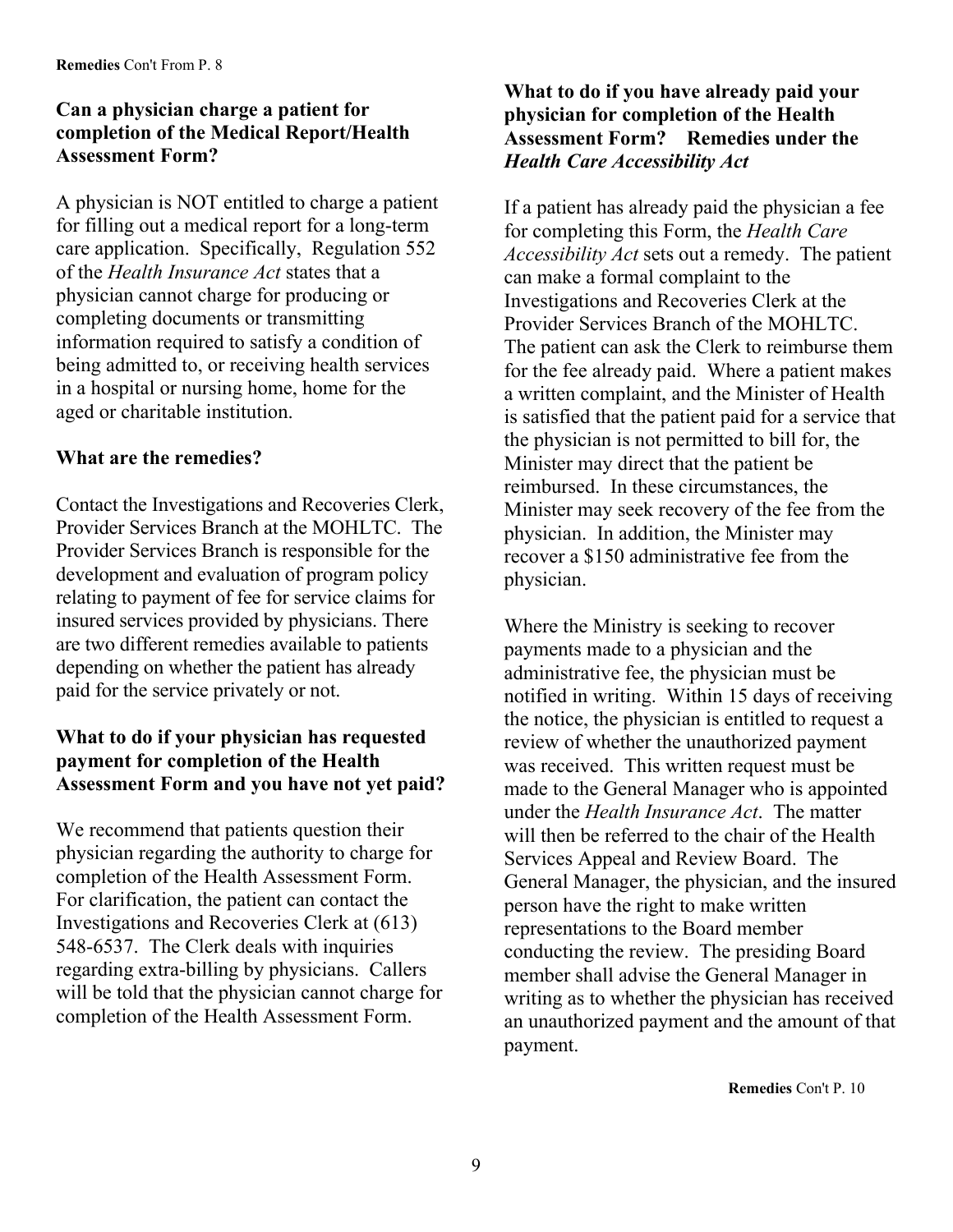# *Public Guardian and Trustee of Ontario*

Are you aware of someone who you believe is allegation. not able to make decisions for themselves, and as a result, is at risk of losing their property or at risk of physical harm? One way you may be able to help the person is to contact the Office of the Public Guardian and Trustee.

If the Office of the Public Guardian and Trustee receives information that a person is incapable and that serious adverse effects may occur, the law says that they must investigate the allegations. A number of remedies are then available to the Public Guardian and Trustee including applying to a court to be named as guardian of the incapable person.

The *Substitute Decisions Act* contains two sections that are often referred to as the "urgent investigation" provisions of the Act. Section 27(1) provides that loss of a significant part of a person's property, or a person's failure to provide necessities of life for himself or herself or for dependents, are serious adverse effects. Section 62(1) provides that serious illness or injury, or deprivation of liberty or personal security, are serious adverse effects.

Caregivers who provide home care services are generally prohibited by law from disclosing information about persons in their care. The *Long-Term Care Act* does not permit home care workers to release information except in the circumstances set out in the Act. However, the Act does permit home care workers to contact the Public Guardian and Trustee's office with concerns that serious adverse effects may be occurring to an incapable individual. Section 35(2) of the *Long-Term Care Act* expressly provides that the disclosure provisions of the

**Long-Term Care Act do not prohibit a person**<br>from making an allegation that a serious<br>adverse effect may be occurring to an incapab adverse effect may be occurring to an incapable person. The person may inform the Public Guardian and Trustee of the grounds for the

> The new draft privacy legislation , the *Privacy and Personal Information Act*, also contains provisions permitting any person to contact the Public Guardian and Trustee and give information that serious adverse effects may be occurring to an incapable person. It is expected that this exemption will appear in the final legislation.

The Public Guardian and Trustee may be contacted at "Guardianship Investigations" at (416) 327-6348 or at 1-800-366-0335. \*



**Remedies** Con't From P. 9

### **Who to contact to make an enquiry or get a refund.**

If you have paid a physician for completing the Health Assessment Form or Medical Report for an application for long-term care, contact:

**The Investigations & Recoveries Clerk Ministry of Health and Long-Term Care Provider Services Branch P.O. Box 48 49 Place d'Armes, 2nd Floor Kingston, ON K7L 5J3 Phone: (613) 548-6537**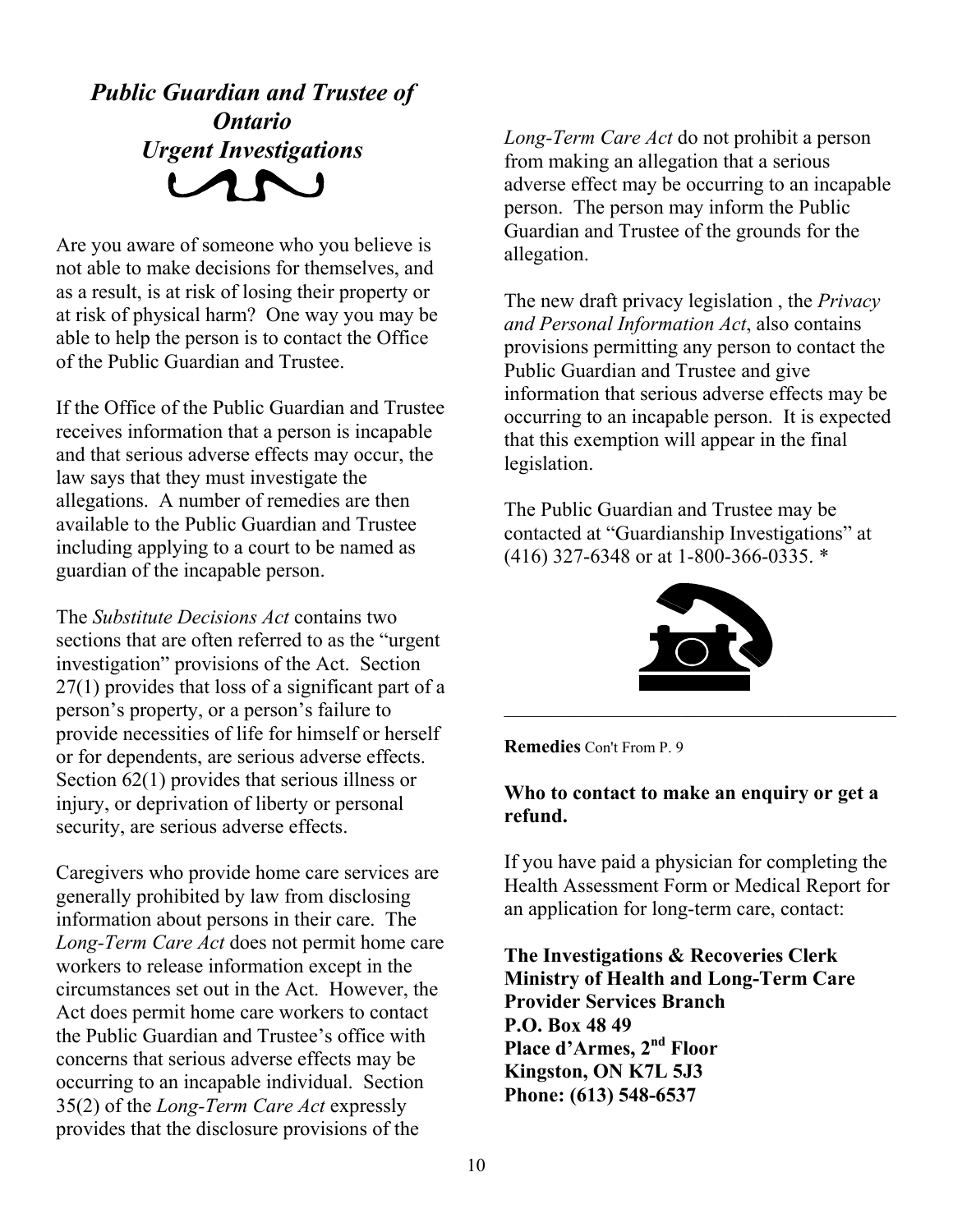In most situations, when a resident is discharged, the **Canada Pension Plan** staff in the business office at the long-term care facility will perform the necessary calculations and refund any balance of accommodation fees to the resident or the resident's estate. However, we at ACE have become aware of some situations, where long-term care facilities have not advised residents and their families that they are entitled to a refund of their accommodation fees. We have also reviewed some admission contracts that set out lengthy time periods for refunds, such as 90 days. The law does not require a 90-day waiting period to obtain a refund. In fact, for many seniors this can result in significant hardship as they may require the refund money to pay for their accommodation at another long-term care facility. It is important to know that a resident does not have to agree to this time frame and this provision can be removed from an admission contract.

When a resident is discharged from the long-term care facility, the resident or their relative should request a refund of any balance of accommodation fees from the date of the discharge to the end of the month. It is preferable to do this in writing so that there is a record of this request. At this time, it is also a good idea to request a refund of any balance left in the resident's trust account. If the resident has not received the refund in a reasonable period of time, the resident or their relative should contact the facility and request it again. If the cheque still does not arrive, contact the Advocacy Centre for the Elderly for advice. In addition, we recommend the resident make a formal complaint to the compliance adviser assigned to the specific long-term care facility. Residents should contact the Ministry of Health and Long-Term Care and request the name of the compliance adviser for the long-term care facility in question. \*



# **Old Age Security**<br> **Bow to Obtain the Refund**<br> **Guaranteed Income Supplement Spouse's Allowance Widowed Spouse's Allowance Survivor Benefits**

Are you or your clients receiving all the benefits they are entitled to?

For personal information, the person receiving the pension or their representative will need to contact First Contact Centres, Income Security Programs, Ontario, Human Resources Development Canada 1-800-277-9914

### **Ontario Celebrates Seniors**

June is Ontario's Seniors' Month. Ontario has celebrated Seniors' Month every June for more than 20 years!

Seniors' Month is a tribute to the men and women who have helped build this province and who continue to participate and contribute to the quality of life we all enjoy.



Do you have *Long-Term Care Facilities in Ontario: The Advocate's Manual (2nd edition)* in your library?

If not, call ACE at 416-598-2656 for an order form. The cost is  $$75.00 + $5.00$  shipping and handling.

The ultimate information resource!